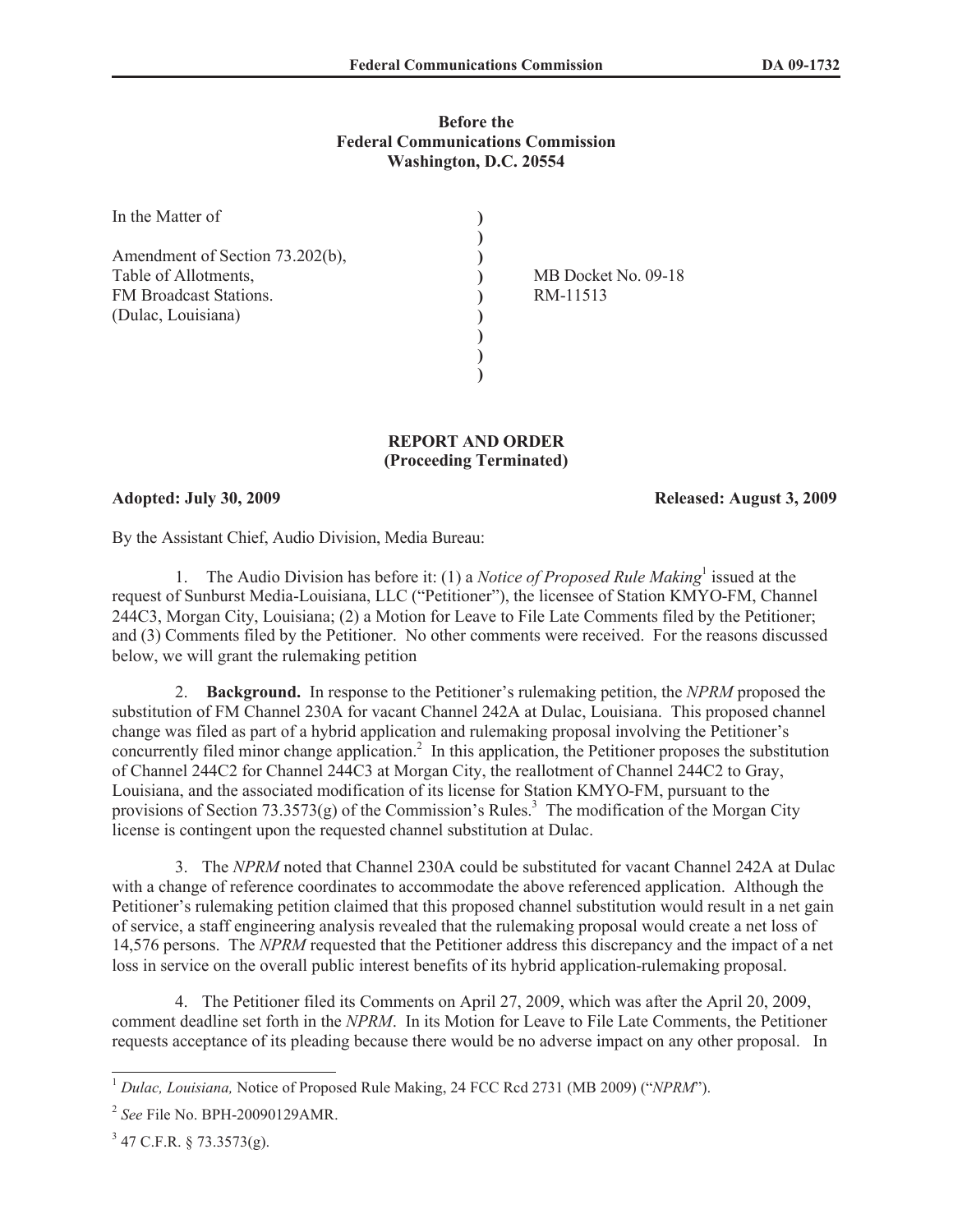its Comments, the Petitioner states that its consulting engineering has recalculated the loss area and has determined that the proposed change in the reference coordinates needed for the channel change at Dulac would create a net loss in service to 12,860 persons. However, the Petitioner contends that the loss area and population created by the change to the Dulac allotment should not be evaluated separately from the hybrid application. The Petitioner states that its proposed upgrade and reallotment of Station KMYO-FM will provide a first local service at Gray (population 4,958) and a net gain in reception service to 43,971 persons. Thus, when evaluated together, the Petitioner contends that the change of the Dulac vacant allotment and the KMYO-FM change in community of license will result in the provision of a first local service under Priority 3 of the FM Allotment Priorities<sup>4</sup> and an overall net gain in reception service to 31,111 persons. As a result, the Petitioner contends that its proposal will provide a preferential arrangement of allotments.

5. **Discussion.** As a threshold matter, we note that the Commission's Rules do not contemplate the acceptance of comments filed beyond the comment deadline.<sup>5</sup> However, late filed comments have been accepted and considered where there would be no adverse impact on any other proposal.<sup>6</sup> Because no other party filed comments or would be prejudiced by acceptance of the Petitioner's Comments, we will grant its motion and consider its pleading.

6. As to the merits, we recognize that, generally, the issue of gains and losses of area and population have not been raised regarding same class channel substitutions of vacant FM allotments. The *NPRM*, however, solicited comment on this issue because of the discrepancy between the gain and loss figures in the Petitioner's rulemaking petition and the staff's engineering analysis. Using either the Petitioner's or the staff's figures, we find that the net loss is acceptable because it is outweighed by the overall public interest benefits of the hybrid application-rulemaking proposal.<sup>7</sup> Specifically, the entire proposal will trigger FM allotment Priority 3 by providing a first local service to a community with a population of 4,958 persons, as well as a net gain of service to 31,111 persons. By way of contrast, retaining Station KMYO-FM at Morgan City and not substituting channels at Dulac would invoke lesser Priority 4 because it would maintain a second service at Morgan City. Further, most of the loss area caused by the move of the Dulac allotment is well served with five or more existing services, except for a small area of 1.9 sq. km., which is unpopulated. Therefore, we will substitute Channel 230A for vacant FM Channel 242A at Dulac.<sup>8</sup> This action will permit the grant of the Petitioner's application.<sup>9</sup>

7. Accordingly, pursuant to the authority found in 47 U.S.C, Sections 4(i), 5(c)(1), 303(g) and (r) and 47 C.F.R. Sections 0.61, 0.204(b), and 0.283, IT IS ORDERED, That effective September 17,

<sup>4</sup> The FM allotment priorities are: (1) first full-time aural service; (2) second full-time aural service; (3) first local service; and (4) other public interest maters. Equal weight is given to priorities (2) and (3). *See Revision of FM Assignment Policies and Procedures,* 90 FCC 2d 88 (1982).

 $5$  47 C.F.R. § 1.415(d).

<sup>6</sup> *See, e.g., Willows, California,* Report and Order, 11 FCC Rcd 9180 n.3 (MMB 1996); *Bagdad and Chino Valley, Arizona,* Report and Order, 11 FCC Rcd 14459 (MMB 1996); and *Weaverville, California,* Report and Order, 12 FCC Rcd 2965 (MMB 1997).

<sup>7</sup> *See, e.g., Corinth, Scotia, and Hudson Falls, New York,* Report and Order, 16 FCC Rcd 13305 (MMB 2001) (taking into account the totality of service improvements resulting from a proposed change of community proposal when determining whether an allotment proposal should be approved); and *Shorter, Orrville, Selma, and Birmingham, Alabama,* Memorandum Opinion and Order, 21 FCC Rcd 373 (MMB 2006) (approving change of community of an FM station with a net loss of service to 43,374 persons because of the overall public interest benefits of the proposal).

<sup>8</sup> The reference coordinates for Channel 230A at Dulac are 29-20-37 NL and 90-45-16 WL.

<sup>&</sup>lt;sup>9</sup> The Petitioner's application, File No. BPH-20090129AMR, is being granted simultaneously with the release of this *Report and Order*.